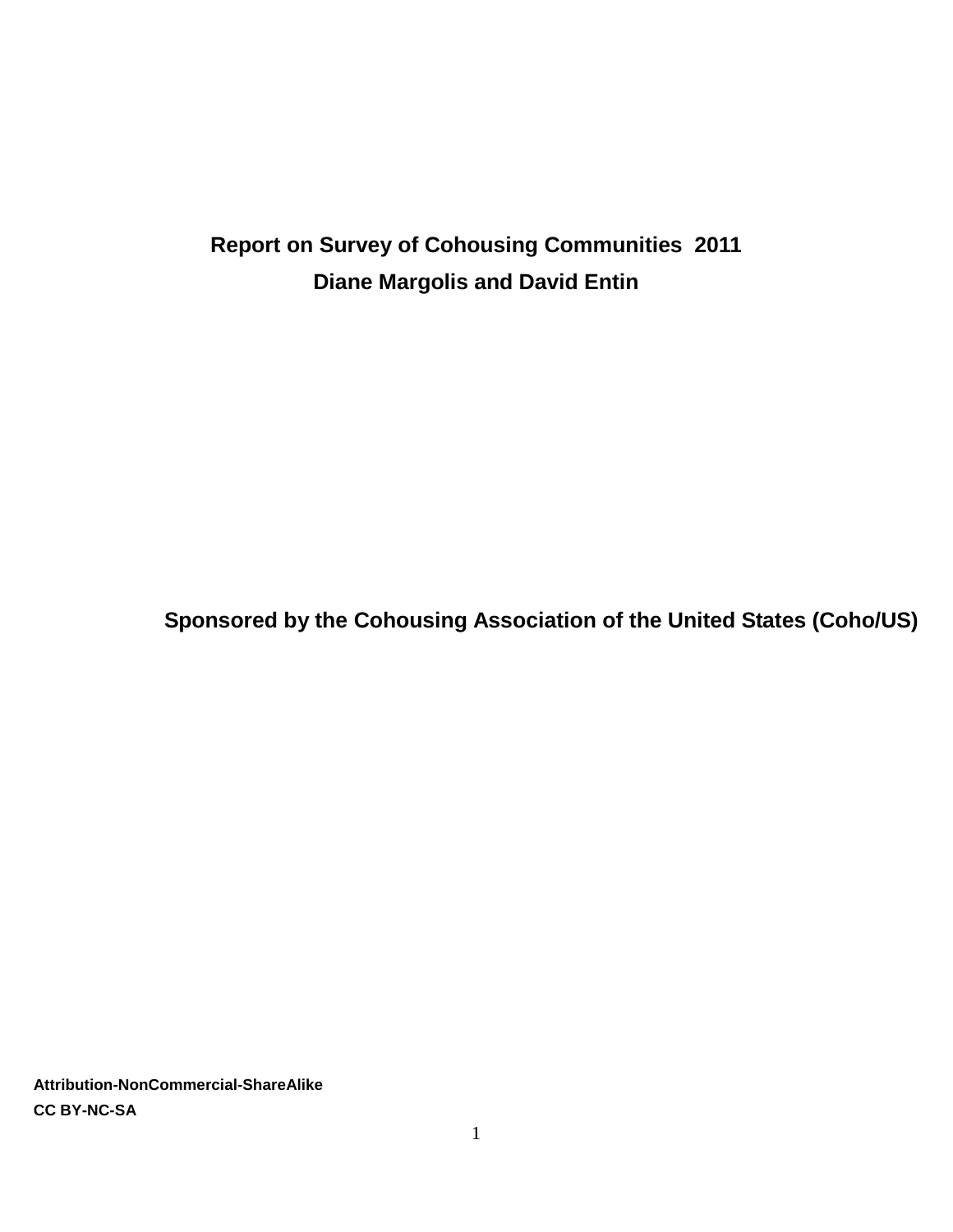# **TABLE OF CONTENTS**

**Introduction Methodology Results** *Locations, Types of Dwellings, and Forms of Home Ownership Benefits of Cohousing Active neighboring and mutual assistance. The benefits of multigenerational communities especially for children. The benefits of living in a community oriented toward sustainability. Challenges Work Consensus and making decisions. Economic Questions Cohousing Communities and the National Organization, COHO/US Role of COHO/US vis-a-vis its Member Communities*

## **Introduction**

Cohousing is a form of collaborative housing designed to emphasize social contact among community members while preserving and respecting individual privacy. Private homes, which contain all the features of conventional homes, are built within a compound that affords easy access to extensive common facilities such as open space, courtyards, a playground and a common house. The common house is the center of most cohousing communities. Typically it includes a large dining room and kitchen, recreational facilities for adults and children, a guest room, and workshops.

The cohousing idea originated in Denmark in the mid-twentieth century and was introduced to the U.S. in the nineteen-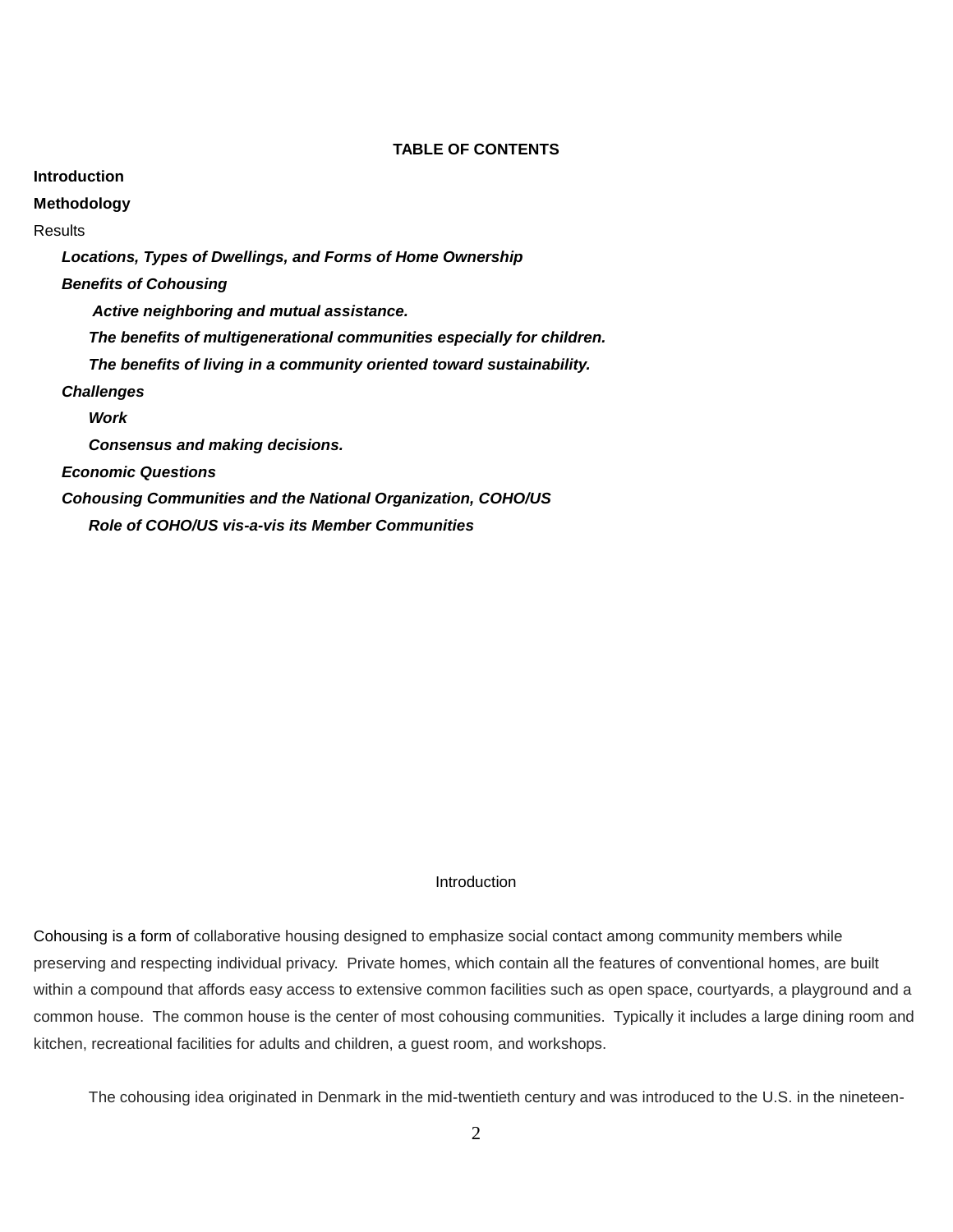nineties. Now, in 2011, there are 118 cohousing built communities in the U.S. and an equal number in various stages of formation and construction. The majority of cohousing communities are on the west (43%) and east (38%) coasts They tend to be located near large cities or in university towns.

In 2010, the Board of the Cohousing Association of the United States began a three-phase research project in order to better serve its existing constituency, assist those wishing to form new communities, and promote the value of cohousing. This report describes the first phase, an extensive survey to gain more information about existing cohousing communities, and a second phase of three open-ended questions.

# Methodology

The first phase focused on the communities themselves. It consisted of a sixty-question community survey designed in 2010 by the Association's Research Committee. It asked questions covering a broad range of basic data about the communities and questions relating to their economic, social, and environmental sustainability. The data was collected from November 2010 to March 2011. Using listings in the Directory of Communities on the Coho/US website (www.cohousing.org), volunteers sent emails to the contact persons listed there. Eighty out of the one-hundred and eighteen built communities, slightly over twothirds, responded to the survey. Comparing these eighty communities with what we know (from the Directory) about the communities that did not respond to our emails and phone calls, we found a slightly higher rate of response from the East coast communities and a lower response from communities with 20 to 24 and 30 to 34 units.

 In the second phase, we asked cohousers from each community to meet and respond to three open-ended questions at meetings. These meetings did not occur. Instead, these questions were not answered at all, or the contact person for the community collected answers from several, but not all, residents. Thus while these responses give a flavor of what some residents consider the benefits and challenges of living in cohousing, they cannot be taken as representative of the opinions residents hold of living in cohousing. (We have used the respondent's words as much as possible in the descriptions of their answers, only occasionally using quotation marks.) There are plans for a third phase of the project. This will be a survey of a randomly selected sample of two hundred adults living in cohousing. Here we plan to compare the answers of cohousing residents with national sample data on health and social well being.

#### **Results**

# *Locations, Types of Dwellings, and Forms of Home Ownership*

All eighty communities were built and occupied between 1990 and 2011. The number completed each year grew throughout the 90's and into the next decade, but has tapered off since the recession of 2008. The largest single number of cohousing communities were completed and occupied in the period 2000-2001. Consistent with US population statistics,cohousing communities reported their locations as suburban or small town (44%), urban (39%) and rural (17%).

The number of household units in each cohousing community ranges from single digits up to 67. Nearly two-thirds are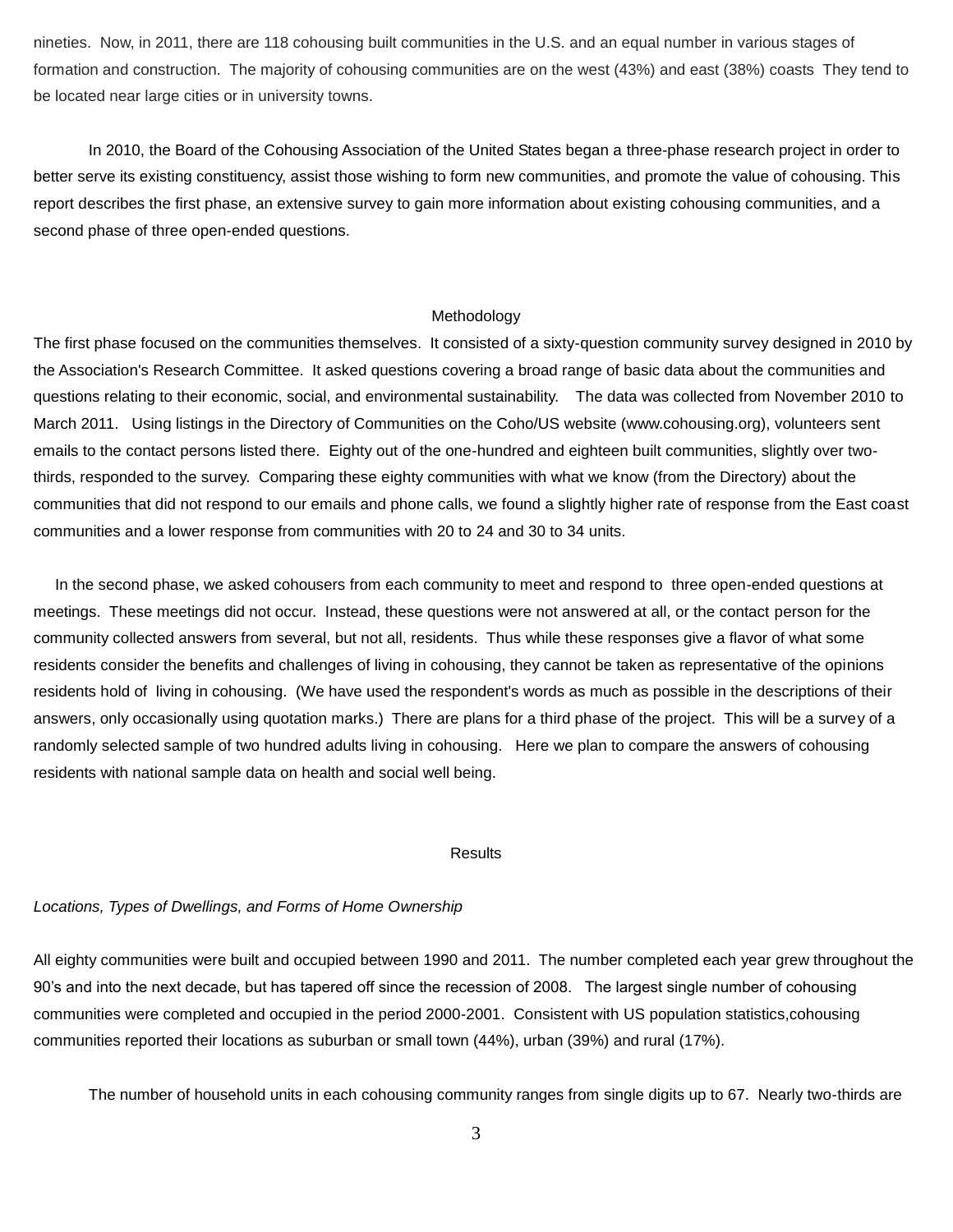between 25 and 35 units. Most commonly these units are built as duplexes,, triplexes, and four to six units attached. Often a community will have a combination of these housing types. Only eight percent of the communities have only single-family homes and fourteen communities have more than seven units attached; these latter are usually in urban locations.

Almost all cohousing communities (87%) are organized legally as condominium associations (home owner associations); the others are cooperatives or are organized as tenants in common. Typically cohousers own their units. Only ten percent of the communities had one or more units built as rental units. Additional rental opportunities may arise when residents who move away retain ownership and rent it out or when owners rent space within their units. Most communities report a few of the latter types of rentals: fourteen communities reported between six and twenty rentals of space within units including a few owners who built "mother-in-law" apartments as part of their units.

## *Benefits of Cohousing*

Of the three open-ended questions, the one that received the most responses both in terms of their variety and number was the first:. *What do you see as the three most important reasons/strengths for living in your cohousing community?* This section discusses the primary themes that emerged in responses to this open-ended question, as well as responses to multiple choice questions that supported these themes.

#### *A sense of community*.

A sense of community was one of the most frequently mentioned strengths. Cohousers wrote positively about a feeling of village life and their sense of belonging. They wrote about their every day connections to others who live nearby and whom they know well, about committed neighborly relationships, about knowing their neighbors well and sharing with them in many ways. In short they felt emotional support from the interconnectedness of their lives, and having good friends nearby who offered opportunities for easy socialization and an antidote to the fact that, for many, family may live "way too far away."

This sense of community is generated by the many activities cohousers do together to maintain and enjoy their common facilities. All cohousing communities have a separate common space, often a separate building, called a Common House. All but a few have a dining room and kitchen where common meals are prepared and eaten together. Eighty percent of the communities have common exercise space, workshops of one kind or another, a laundry and a children's play room. Three quarters have a guest room. These facilities are usually located in the community Common House. Two-thirds also have common storage areas and half have bicycle sheds. Sharing these facilities and caring for them is a major source of the sense of community cohousers enjoy.

Cohousers wrote specifically about sharing meals, paticipating in basic social activities together such as watching movies, going for a walk, attending cultural events and enjoying creative day to day living where there are always opportunities for interactions and shared projects. As one person said, "it's fun." Chief among the activities are the common meals that are prepared in the Common House kitchen and eaten in the adjoining dining room. The number of common meals per week (Table 1) ranges from occasional potlucks and other informal gatherings (less than 10% of the communities) to four or five meals a week (more than 11%).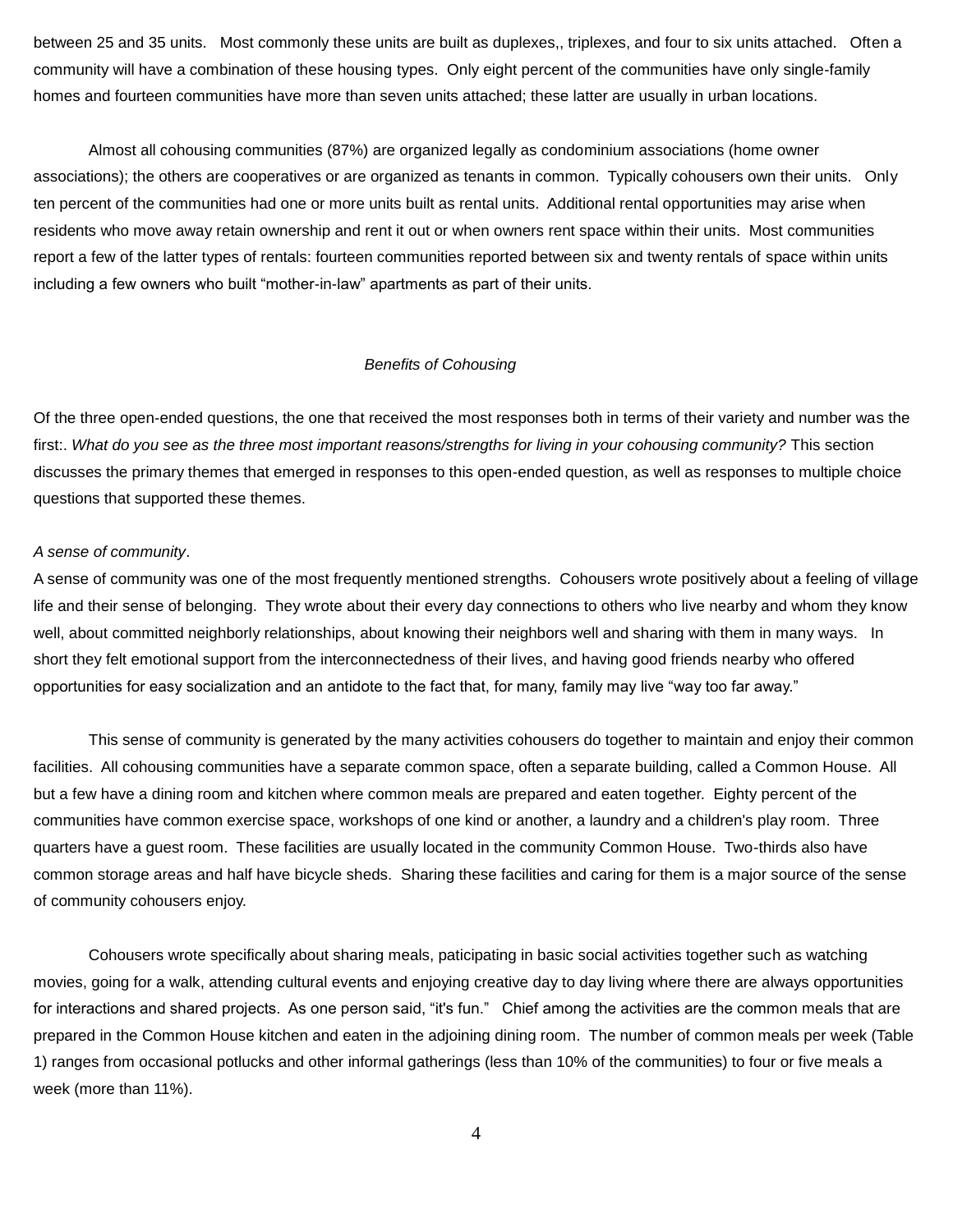| Common Meals per week           | Percent of communities |  |
|---------------------------------|------------------------|--|
| One meal                        | 24                     |  |
| Two meals                       | 33                     |  |
| Three meals                     | 23                     |  |
| Four meals                      | 6                      |  |
| Five meals                      | 5                      |  |
| Six or more                     | ი                      |  |
| Other (potlucks, informal meals | 9                      |  |
| and less than one/week)         |                        |  |

# Table1. Frequency of Common Meals

 In over half of the communities, more than sixty percent of the residents participate in common meals, while in less than one quarter of the communities, the participation rate is less than half of the residents.These differences are meaningful because the proportion of residents attending community meals was highly correlated with several other aspects of community living: specifically, attendance at community meals and fulfillment of work responsibilities were strongly related to each other and both were negatively related to number of foreclosures that a community had experienced. The negative relationships show that the greater the attendance at meals and participation in work duties, the fewer foreclosures a community indicated on the survey. Furthermore, attendance at community meals was also negatively related to number of units in a community—the larger the community, the lower the attendance.

## *Active neighboring and mutual assistance*.

Closely related to the sense of community was the fact that neighbors whom you know well are there to help out in times of need. Here cohousers wrote of cooperation, interdependence, mutual support, caring neighbors when you need them, and helping and watching out for each other. As one cohouser put it, "we both give and receive help of all kinds whether that is playmates for the children, rides to the airport, or comfort when grieving."

In addition to meals, cohousers oftren form groups to share activities. Table 2 shows some typical social groups and the percentage of cohousing communities in which they meet occasionally (at least once a year) or frequently (at least once a month):

| Social Group     | Occasional | Frequent |
|------------------|------------|----------|
| Book group       | 52%        | 49%      |
| Women's group    | 57%        | 43%      |
| Men's group      | 58%        | 42%      |
| Dinner club*     | 35%        | 65%      |
| Meditation group | 39%        | 61%      |
| Dance classes    | 60%        | 44%      |
| Exercise classes | 32%        | 68%      |

## Table 2. Participation of Communities in Social Groups

\*(other than community common meals)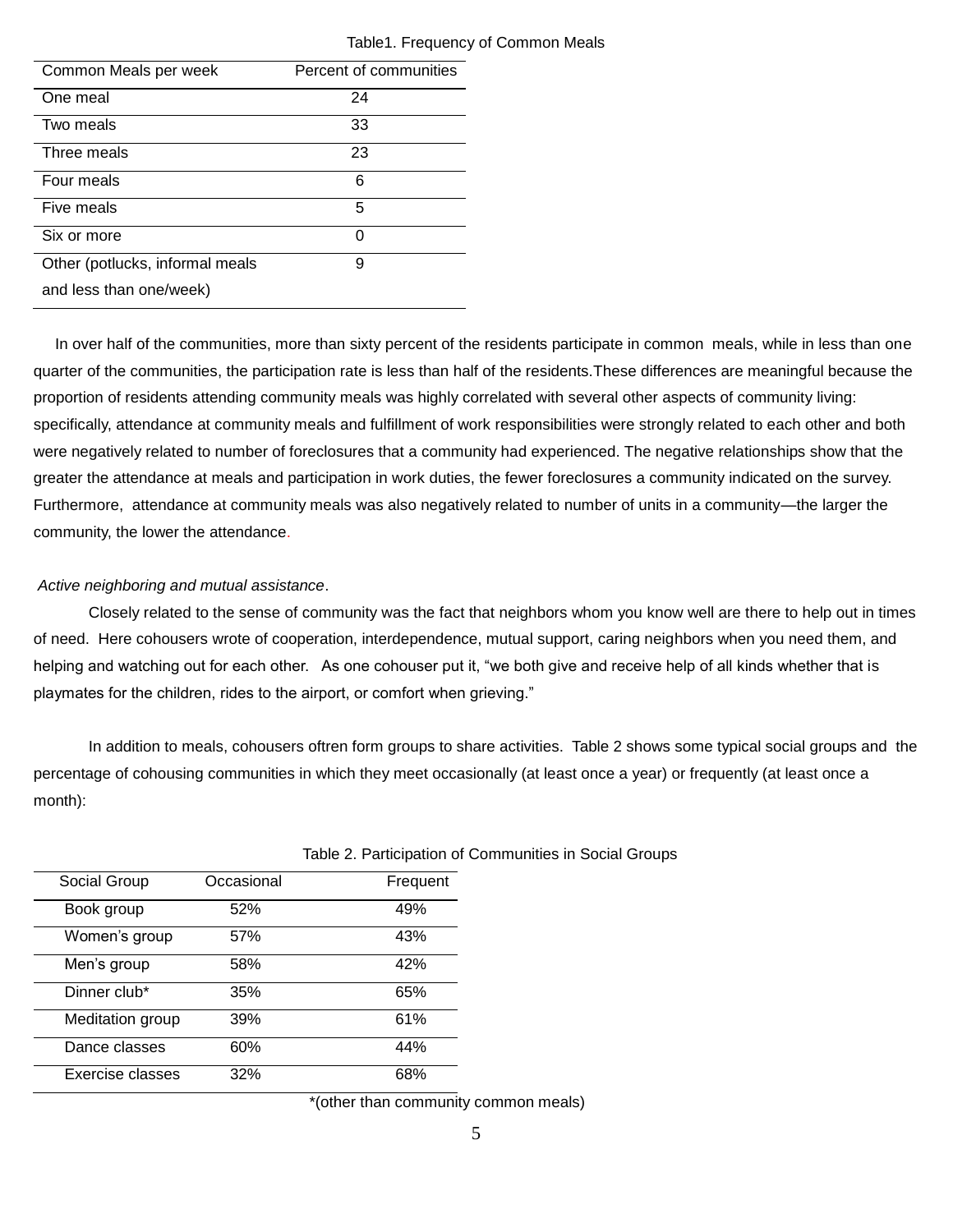Other regular common social activities include yoga, game nights, writing groups, singing, and movie nights.

Table 3 shows the percentage of communities engaged in social and economic sustainability measures. It reveals a high degree of social support and exchange.

| Activity                                              | Occasional | Frequent |
|-------------------------------------------------------|------------|----------|
| Childcare exchange or cooperative                     | 31%        | 53%      |
| Carpooling                                            | 39%        | 44%      |
| Care and support of sick or injured neighbors         | 37%        | 57%      |
| Long term (6 mos or more) care of elderly neighbors   | 22%        | 12%      |
| Meals support of new parents                          | 32%        | 41%      |
| Exchange or donation of services among neighbors      | <b>23%</b> | 71%      |
| Equipment exchange or sharing among neighbors         | 14%        | 81%      |
| Voluntary financial aid or assistance among neighbors | 48%        | 11%      |
| Skill sharing or training among neighbors             | 42%        | 51%      |
| Hosting events to benefit larger community            | 44%        | 47%      |

Table 3.Participation of Communities in Social and Economic Sustainability Measures

In addition to the open ended questions, we asked cohousers to tell us stories about living in cohousing. One said. "I got an email from Joan who was traveling in Italy saying she had broken her foot and needed to be picked up at the airport. I couldn't get out of a work assignment that day, so I put Joan's request on our list serve and within an hour Alex said he would pick her up." Another said "I came home from a 2-week long trip where I was surrounded by friends and family. I thought I'd feel lonely after having so much togetherness. As I got out of the car and walked to my front door upon returning from the airport, I was greeted by several neighbors. Then I noticed there was a couple showing a movie that evening in only half an hour that I really wanted to see. I was so hungry, and mentioned this, and another neighbor said I could have some of their soup during the movie. Then as I rounded the corner, a child ran up asking for a hug. I felt so welcomed home. But what's even more interesting is that this is normal and not intrusive. As it turns out, I was too exhausted to even go to the movie, and I ended up eating a bowl of cereal and going to bed at 8pm, and that was OK with everyone, too!"

#### *The benefits of multigenerational communities especially for children*.

When listing the benefits of cohousing several respondents wrote about living in a multi-generational community and avoiding age segregation; having an expanded immediate social network; and being connected to diverse, multi-generational, multi-family groups. All but two of the communities are multi-generational; those two are part of a new form of cohousing: senior housing. Except for these two senior communities, there is a wide spread of ages living in cohousing. Three-quarters of the communities have children aged three or under, while all have children in the 4-18 age group, averaging between ten and twenty children per community. A little over two-thirds have adopted children and one third have foster children in their communities. There is a paucity of adults in the 19-35 years age range, with 76% of the communities reporting fewer than ten residents in this category. The greatest numbers of adults are between 36 and 64 years of age. Most (78%) of the communities have residents between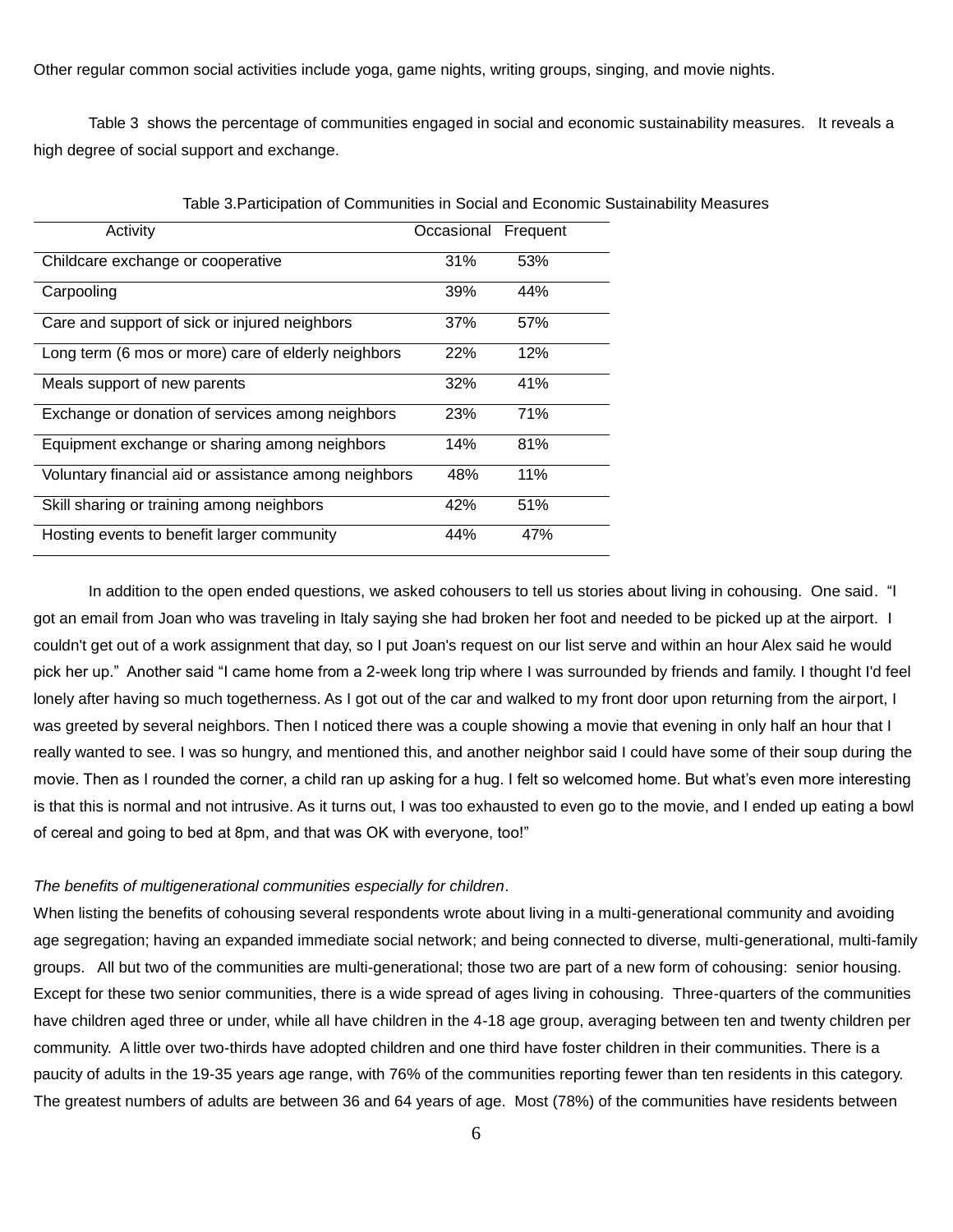65 and 80 years of age and half have a few residents over age eighty.

This spread of ages was mentioned by many who wrote of the benefits of cohousing for their children. They valued their communities because they provided nurturing, child-friendly environments where parents know their children's friends and their families and where their children have safe neighborhoods where they can be out and about on their own. As one parent put it, ―my kids love it and are learning so much from being in community with a variety of people‖. Another parent pointed out that there were other adults to love her kids and older kids to play with, to act as role models, and to babysit. Others wrote of the support for young families and new parents who had great mentors. One said there are at least two dozen strengths just around raising kids; another said cohousing was great because it gave a sense of community and purpose for children to grow up in. One measure of how much cohousing communities value their children are the playgrounds that four-fifths of the communities have constructed for their children.

#### *Benefits of living in a community oriented toward sustainability.*

Living with people who shared their values and lifestyle was a strength of cohousing for many. One wrote of enjoyment in being part of a "day-to-day liberal community;" another said "I am better able to live my values." Chief among those values was the great focus of working towards a sustainable life, especially sharing resources, borrowing and lending possessions and living lighter on the earth by consuming less. It was not only each other's things that could be shared but each other's talents. Many cohousers wrote about "access to many types of resources, tools, skills, and information that one would not have in a traditional neighborhood.‖ They appreciated the energy savings, efficient design, clustered housing, and walkability of their communities. One person mentioned the "wonderful ecological living unit," another the "cozy comfortable house" they lived in. In short, cohousing helped residents to "live more simply."

The survey gathered data on a range of innovative ecological measures that cohousing communities use in their individual units and in their Common House. A majority (53%) of communities employ solar panels for electricity in some individual units and 38% in their Common House. Approximately three-quarters of the individual units have low flow shower heads, compact fluorescent or LED light fixtures and over half employed construction energy conservation (insulation and air sealing detail above the local building code) as well as passive heating and cooling in the design. Most qualified for Energy Star certification. Other important sources of ecological sustainability commonly found in cohousing homes include triple glazed windows, local source lumber, solar hot water, and on-demand hot water heaters. A few units even use wind energy or biomass, composting toilets and geothermal heat pumps. Similar measures are also found in some cohousing common houses.

Over ninety percent of cohousing communities engage in composting and community managed recycling. Threequarters utilize low-impact landscaping and edible landscape and/or permaculture. More than half have a rainwater catchment system and outdoor lines to dry clothes. Nearly one quarter of the communities have permanently conserved land through conservation easement.

Outside land is generally held in common and cohousing communities have developed theirs in numerous ways. Almost all of the communities have a common vegetable garden and often use the produce for common meals (94%). Most of the communities have common flower gardens and walking paths beyond the walkways to the units (65%). Half have playing fields, woods, and orchards. One third of the cohousing communities house chickens in a commonly-owned coop; the same

7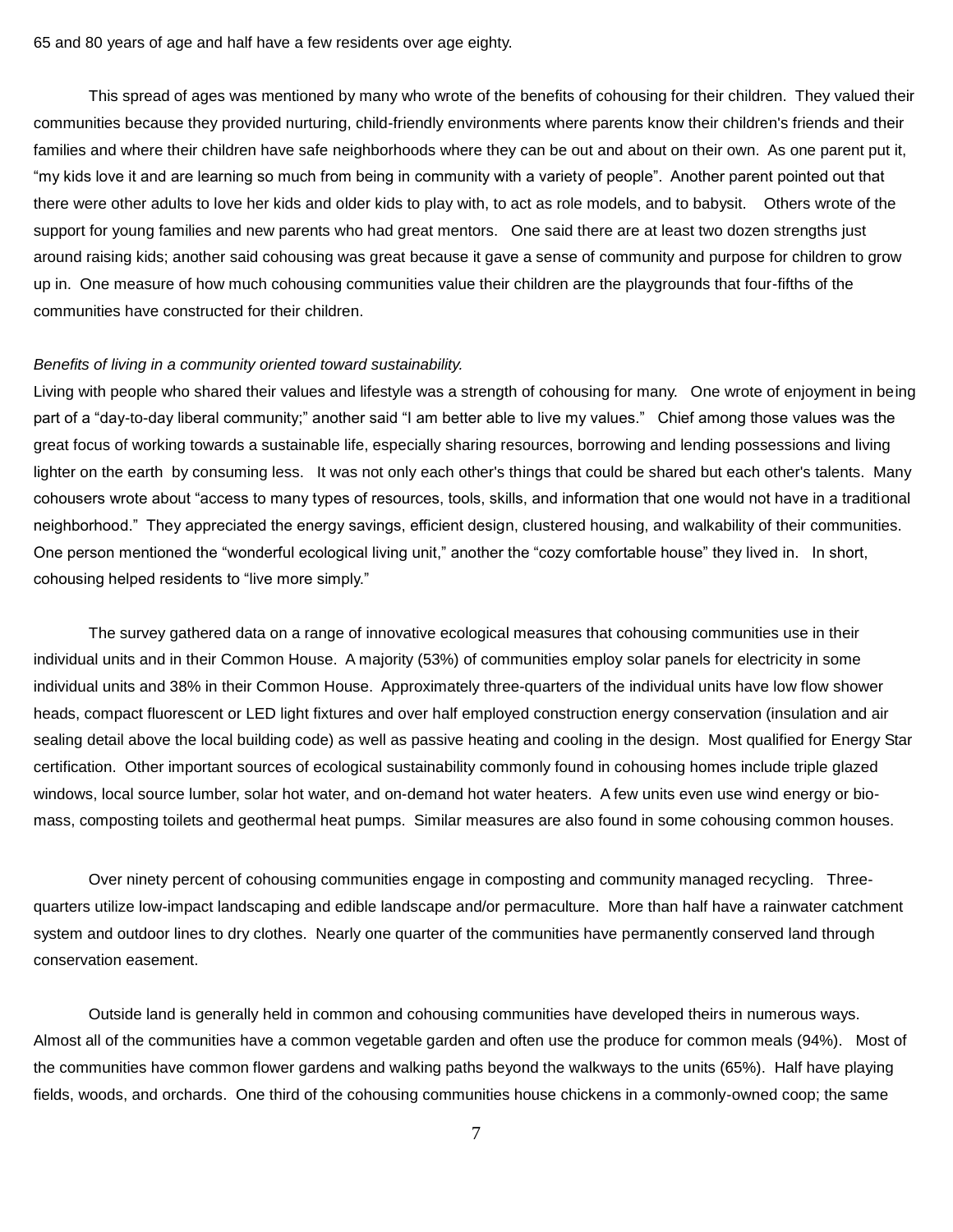percentage of communities have a common hot tub and/or sauna. One quarter have a pond on their property. Most cohousing communities practice some forms of food-related ecological measures. Table 4 lists a few of these and the percentage of communities that engage in them.

| Sustainable food-related practice        | Percentage of communities |
|------------------------------------------|---------------------------|
|                                          | engaged in it             |
| community vegetable garden               | 92                        |
|                                          |                           |
| members join local off-site CSA          | 87                        |
| (Community Supported Agriculture) or     |                           |
| buy from local farmers                   |                           |
| community orchard (fruit and/or berry)   | 73                        |
| chicken raising for egg production on    | 41                        |
| site                                     |                           |
| formalized bulk food buying              | 33                        |
| collection and use of rainwater for food | 30                        |
| production                               |                           |
| other farm animals, including goats,     | 16                        |
| bees, pigs, sheep, and horses.           |                           |

Table 4. Participation of Communities in Sustainable Food-related Practices

Site locations are generally in line with "smart growth" concepts. For example, over seventy percent of the communities are convenient to public transportation, within walking or biking distance of a grocery store, public school, library, café or restaurant. Almost half are within walking or biking distance of a significant number of cohouser's jobs. A majority (63%) have less than two parking spaces per unit and 66% have convenient bike storage areas, while 53% of the communities reported regular carpooling by two or more households. One-third have a program or system to share privately owned automobiles. Ten percent have a community-owned truck and a charging station for electric vehicles.

*Personal growth & civic engagement*. Beyond making it easier for them to live their values, many cohousers felt that cohousing offered them an opportunity for personal growth. They mentioned the group trainings in better communication, learning to cooperate, and especially learning how to work and get along with others when one does not agree initially. Some wrote about the community's growth, the chance to help their community become the kind of place where they want to live, of developing a resilient community, and of making a difference in society and working together with others for a larger purpose.

Cohousing residents are active in their surrounding communities. Almost forty percent have one or more residents who hold local public office. Nearly ninety percent report that their voting percentage in elections exceeds that in the surrounding town or city.

For all their benefits, almost half of the cohousing communities reported some initial resistance to developing cohousing in their location, and 46% required a change of zoning to build on their property. However, once built, the early resistance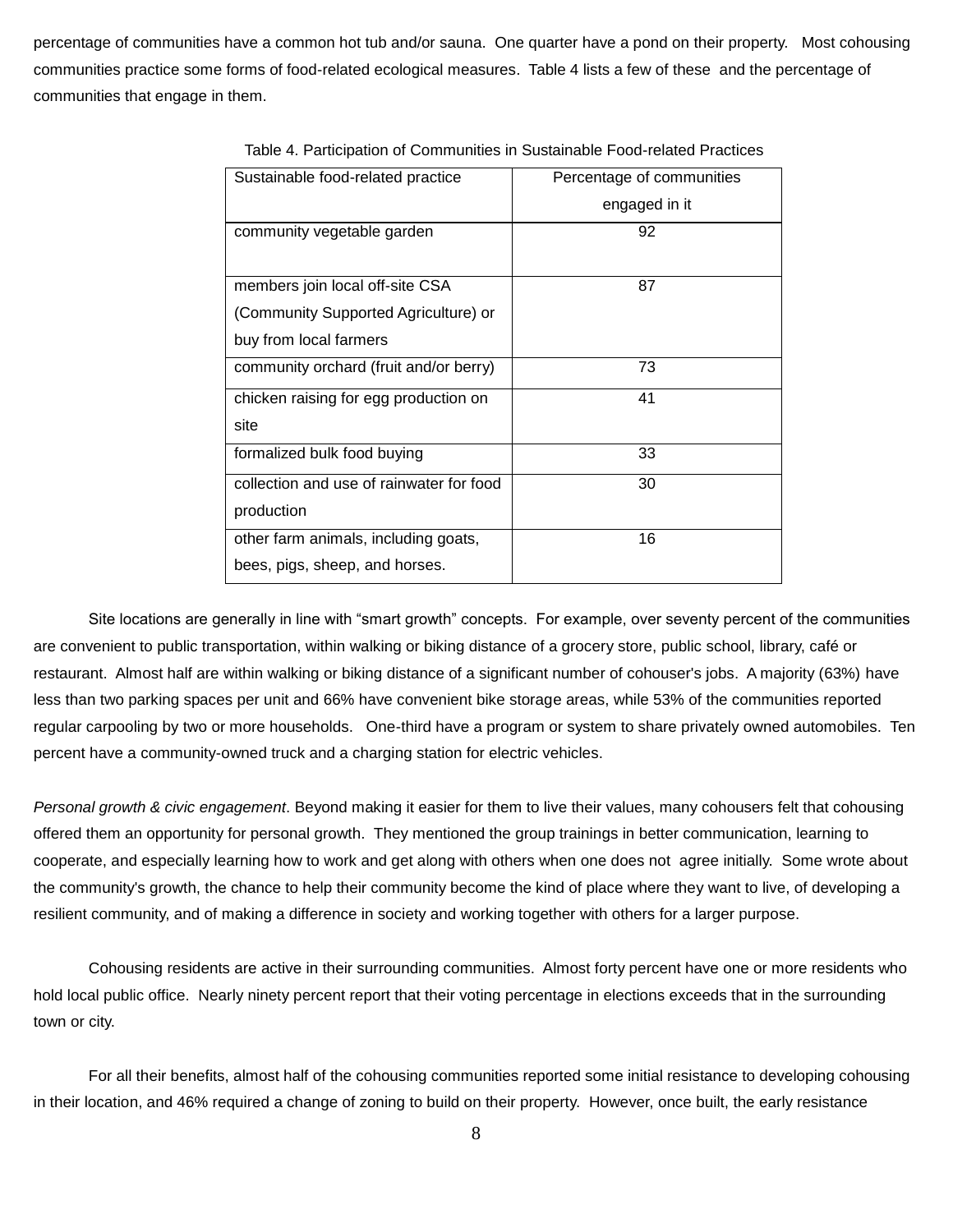dissolved. Now no communities report bad relations with their neighbors, while 58% characterize their relationship with neighbors as "mostly good" and 23% report "excellent" relationships.

### *Challenges*

Although its benefits are undeniable, cohousing is not all fun and good feelings: There are challenges. While cohousers were not nearly as prolific in citing the challenges of cohousing as they were in counting its blessings, many challenges were mentioned.

# *Work*

One cohouser complained that "we work more together than have fun together." Cohousing involves a lot of work which includes landscape and exterior building maintenance, simple repairs and upkeep, snow removal, cleaning and maintenance of the common house, planning and conducting common activities and events, preparing and cleaning up from common meals, bookkeeping, serving on committees and boards, etc. Most communities do most of their work themselves rather than contracting out because they feel that common work helps bind a community and also saves money. Nonetheless, getting work done and getting it done in a way that feels fair to everybody is the biggest challenge that cohousers cited. The problem was stated in many ways: fulfilling work obligations; work motivation; teams taking the leadership necessary to getting projects done; completing what was started; managing the workload; meals preparation. Closely related is the lack of trust by some that things will get done; the lack of trust that people are participating and contributing as much as they can; following through with consequences and support when people are having trouble participating enough; and accepting different levels of involvement and participation.

There are many ways that cohousing communities organize the work that needs to be done. Sixty percent of the communities report specified agreement on work expectations including the number of work hours expected each month, but these communities do not "enforce" their expectations. Twenty percent have expectations but no agreement on number of hours for work. The remaining twenty percent record hours worked and half of these have some means of enforcement, i.e. penalties for those not performing the allotted share of the work. A substantial number (31%) of the communities have a system that allows members to "buy out," rather than perform work hours expected. These fees generally range from \$10 to \$20 per hour. The number of hours of work expected for the community range from zero to nine per month. One quarter of the communities report zero hours because there is no agreement on work expectations; another quarter expect four hours per month, and another quarter six to nine hours per month. The remainder range in between these figures.

Most cohousing communities also have "work days," usually on weekends, for major efforts such as cleaning up the community after the winter, preparing for spring or summer planting, substantial building, or a landscaping project. Slightly less than half (41%) of the communities have four workdays per year; 36% have workdays each month; the remainder vary between these two norms and, in, some cases, only two or three workdays per year. Most communities expect participation in workdays but keep no records and have no means for enforcement.

Estimates of overall participation in the community work responsibilities vary considerably. The largest percentage (32%) of the communities estimate that participation varies from 51% to 76%, while 23% estimate participation in the range of 77% to 90%, and 22% believe that over 90% of their residents participate in community work.

9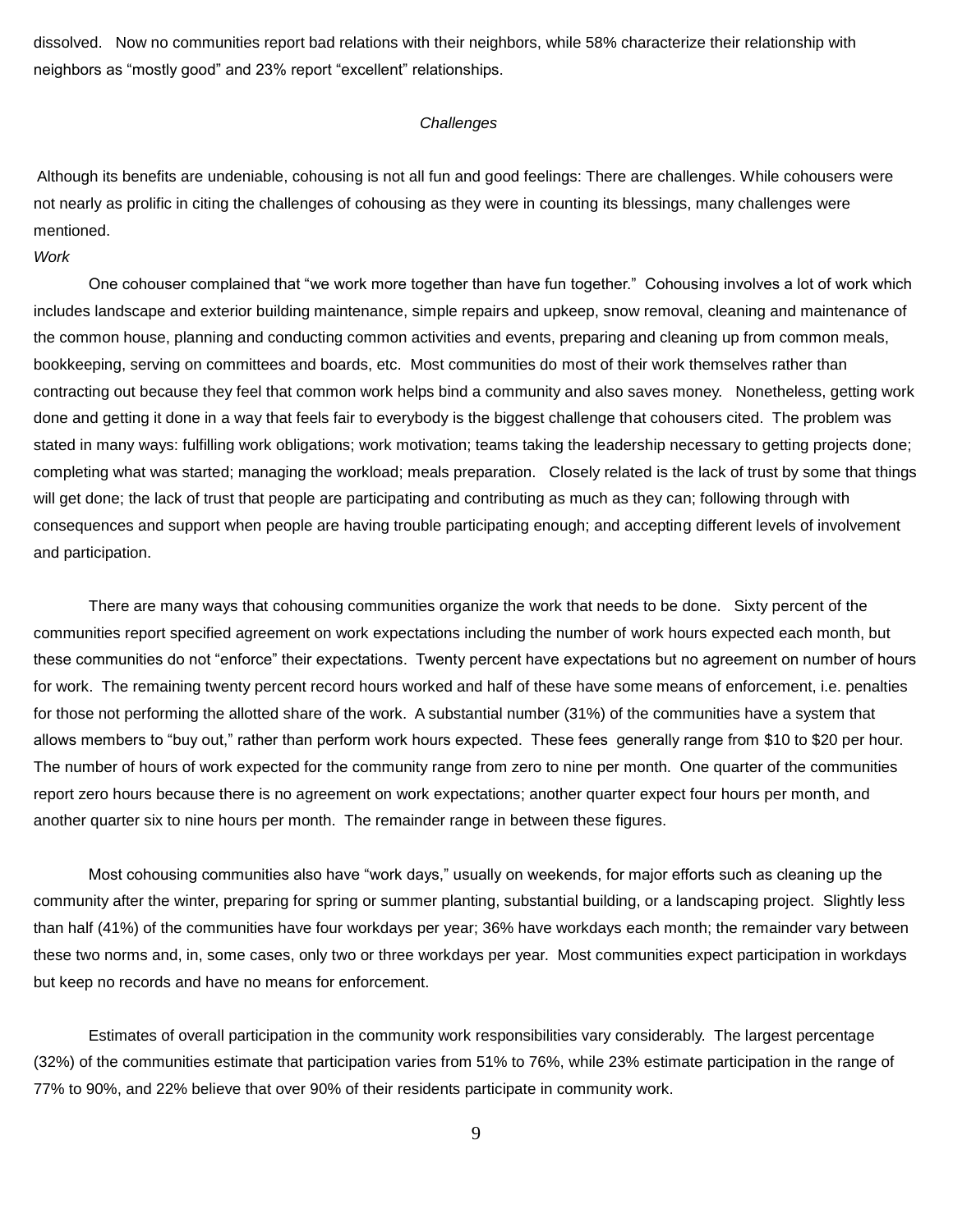In addition to the high positive correlations between sharing meals and participating in the ongoing work of the community mentioned earlier, there were high correlations with the extent to which a community enforces its work requirements. Greater enforcement of work requirements was positively related to policies that allowed residents to buy out of work and to the number of work days that a community scheduled. Considering these relationships as a group, they suggest that communities with a greater the number of common activities, and communities with stated work requirements function more effectively.

Sometimes communities hire outsiders to do some of the work. The most common contracted-out services are: snowplowing (reported by 46% of the communities), cleaning (34%), bookkeeping (23%) and lawn/landscaping (23%). Other contracted services mentioned included: trash removal, auditing, tree removal, and skilled labor.

#### *Consensus and making decisions*.

Four-fifths of the cohousing communities use the consensus model for decision-making. The remaining one-fifth primarily uses a modified form of consensus, such as a fallback to a super-majority vote or sociocracy. No community uses a simple majority vote for decisions. This proved to be both a benefit and a challenge for cohousers. The survey respondents reported occasional breakdowns in the consensus process such that those with lobbying skills get what they want more often, while the less skilled are less successfult. Some question the effectiveness of consensus decision-making, some lack the patience for it, and some find its pace too slow. Time management and using the community's collective time wisely to meet needs of communication, consensus, and action appears to bedifficult. In short, as one respond said, "it's a challenge to govern ourselves wisely and efficiently."

Failure to confront issues and differences within the community leads to resentment, isolation, and non-communication even in the midst of "closeness." For example, some felt challenged by the unequal participation in upkeep or other community obligations, and the perception of unequal participation. Differences in standards of upkeep, cleanliness, and organization tend to affect those with "higher" standards more negatively and create resentments.

Cohousers see a challenge in preconceived ideas, in different opinions and in lack of time to really discuss issues and work things out. Some felt challenged in dealing with bullying and obstructionism, and in the way cohousers behave toward one another when conflict arrises. Others wrote of challenges in communication, in resolving interpersonal conflicts, in hearing all points of view, in balancing the needs of people who like structure and those who don't, in old resentments that are not based on present situations, in managing a diversity of opinions, in getting along, and incorporating new members well.

Even while some cohousers enjoyed a sense of living with like-minded neighbors others felt their communities were challenged by a lack of clearly defined, mutually agreed-upon values which we articulate and commit to on a regular basis. For instance, some people feel that expressing anger is healthy and valuable while others feel that courtesy is more important and that direct expression of anger can be destructive. It is challenging to manage a diversity of opinions, to keep it non-personal and encourage everyone to be honest and express their feelings.

Probably related to problems with work and communication, some cohousers worried about the low attendance at community meetings, disengaged members, a dip in morale, fatigue, and people losing interest in dedicating time to community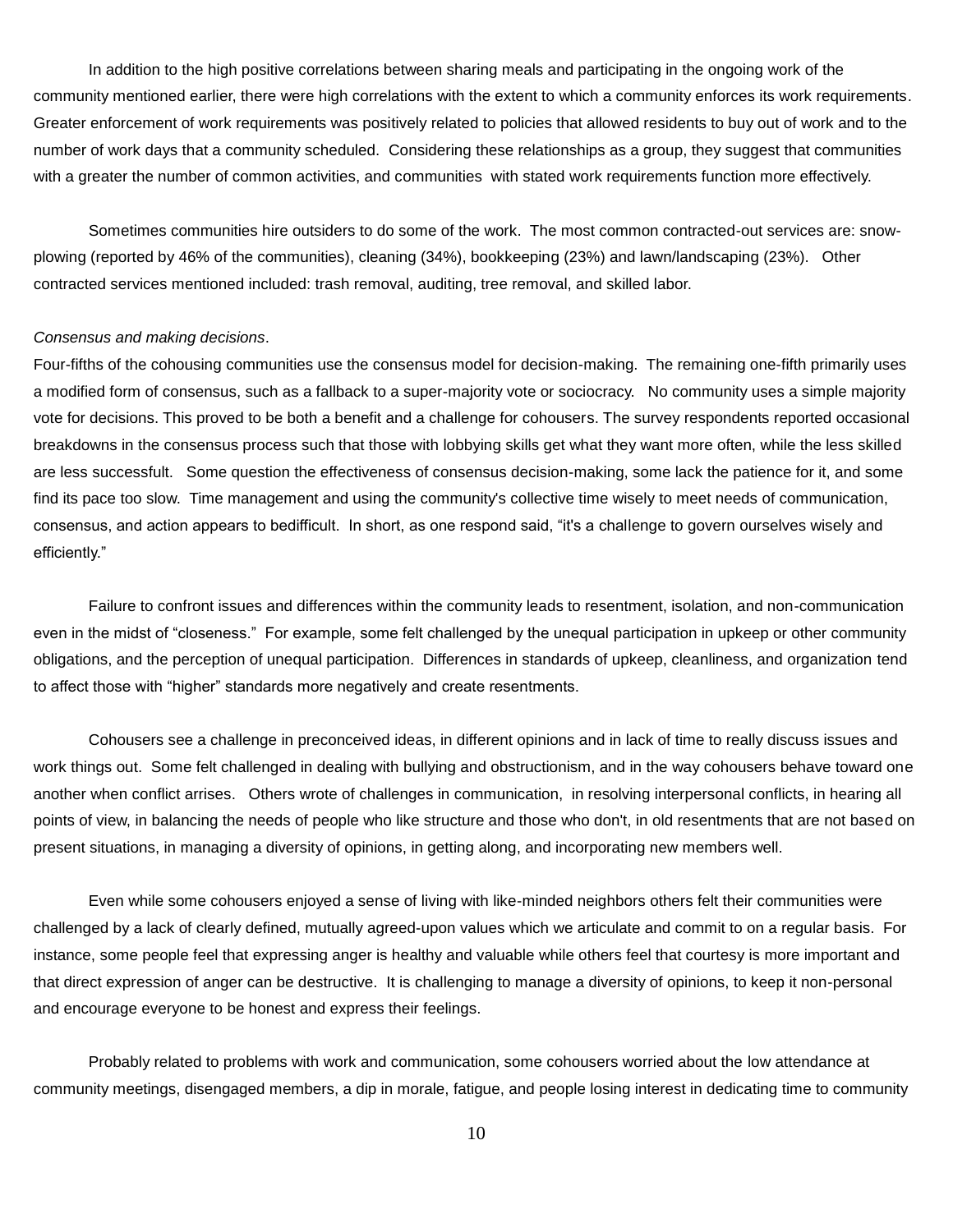building as other priorities take precedence.

Other challenges were mentioned only once: pets; an aging infrastructure giving rise to on-going repair expenses (primarily caused by dry rot); rebuilding the community after a construction defect gave rise to a high number of turnovers and renters; worry about how aging will complicate involvement when there will be less energy and physical difficulties as members age; and using the common house more from day to day.

## *Economic Questions*

Because home owner associations are responsible for the exteriors buildings as well as common property, they are required to set aside funds for replacement reserves, such as to replace roofs, repaint building exteriors, make major repairs to common house, etc. The survey inquired about the percentage of the monthly association fee set aside for this purpose. The results revealed a broad range from as low as 10% to over 50%. The most common replacement reserve percentages were: 31% of the communities set aside 20% or less, 33% of the communities set aside 20% to 40%, and 21% of the communities set aside 40% to 50%.

Association fees are used for an annual operating budget and general maintenance of common land and buildings. A number of communities pay for individual unit water and heating through the monthly association fee. Nearly one-quarter of the communities have common internet, while 4% of the communities offer cable TV through the common fee.

In response to the current recession, cohousing communities were asked how many units were behind in payment of monthly fees and how many units were in foreclosure. Two-thirds reported no units behind in monthly fee payments and most of the others reported only one unit. Only 13% of the communities reported a unit in foreclosure and all but two of those reported only one unit. These low figures, compared to the national trends, indicate the exceptional financial stability of cohousing communities.

Two-thirds of the communities reporting units behind in payments or facing foreclosure, had made some effort to assist their neighbors, further pointing to the quality of caring found in cohousing communities for members in crisis. Respondents were asked about how the decline in the national housing market has affected the sale prices of cohousing units in their community over the past three years. The results were that 14% estimated that their sale prices had risen, 24% said that they had remained about the same, 41% indicated that they had fallen, and 4% were not sure.

Nearly ninety percent of the respondents estimated that their cohousing property is valued higher (43%) or about the same (46%) as local real estate. Only 5% estimated lower values.

Because Cohousing communities must buy their land and build at market rates but value diversity, affordability is an issue of considerable interest and concern. Many lower and moderate-income families and individuals simply cannot afford to purchase a cohousing unit. For this reason the Cohousing Association created an Affordable Cohousing Task Group in 2010 to explore this issue. This survey indicates that many communities tried to make some units affordable. Thirty percent of the communities with affordable housing obtained it from private sources (primarily the cohousing community itself), twenty-two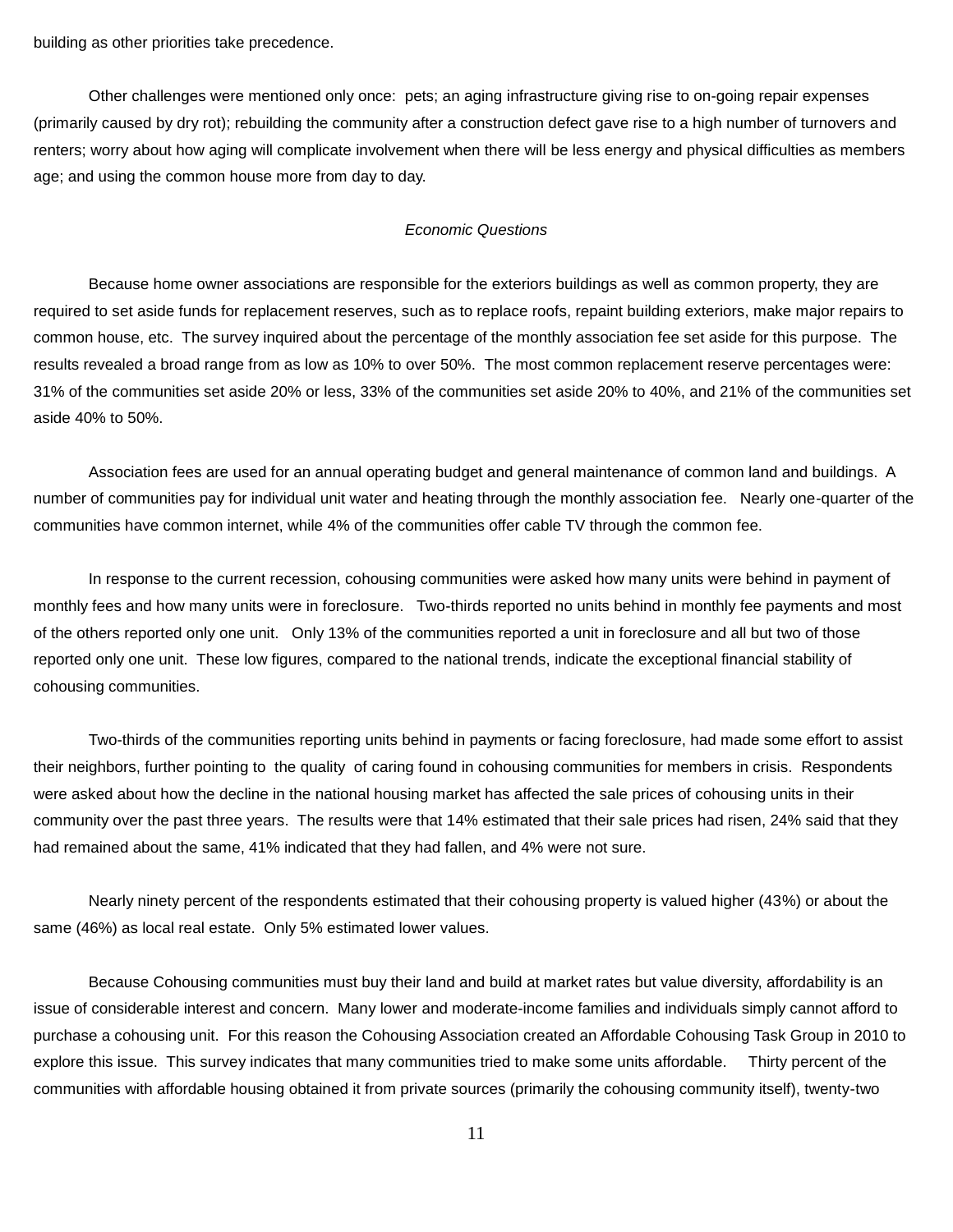percent from public subsidies, and twelve percent from foundations or charities.

The number of units made affordable is often not large, but it does increase access and help make cohousing more diverse than it otherwise would be. The Cohousing Association has started working with various national and governmental organizations to explore ways to increase the affordability of cohousing.

Cohousing communities are open to various types of non-resident members. Most communities include members who do not reside there. Table 5 shows the percentages of community members categorized by the reason they are living outside the community.

| Table 5. Categories of Community Members Who are Non-residents |  |  |
|----------------------------------------------------------------|--|--|
|                                                                |  |  |

| <b>Affiliation Categories</b>                                           | Percentages <sup>1</sup> |
|-------------------------------------------------------------------------|--------------------------|
| Previous residents who wish to remain connected to the community        | 63                       |
| Associate members with work or monetary expectations                    | 24                       |
| Associate members or "friends" without work or monetary<br>expectations | 34                       |
| Owners living elsewhere and renting their unit until it can be sold     | 53                       |
| $\cdot$ .<br>$-1$<br>$\cdot$<br>.                                       |                          |

 $1$ Communities may appear in more than one category. The total number of communities represented in the table is 51. kat<br>a

Unit turnover has varied considerably, from zero to a majority of units, and is often related to years of existence. The average cohousing community is ten years old and the range of units sold to new owners during this time varies from five to eight units across communities

# *Cohousing Communities and the National Organization, COHO/US*

One third of the communities in our survey contribute regularly to the Cohousing Association of the US and a majority has had members who have attended the annual national cohousing conference. Only 13% of the communities have never had a member attend.

# *Role of COHO/US vis-a-vis its Member Communities*

The final question in the survey was open-ended and it asked: *In what ways might COHO/US be of assistance to your community?*The responses were:

1. The website directory is already very helpful.

2. If there could be a better way of organizing how communities deal with various issues, without having to wade through hundreds of emails in the cohousing-L and extract the jewels here & there. ( i.e. what has worked and what hasn't.)